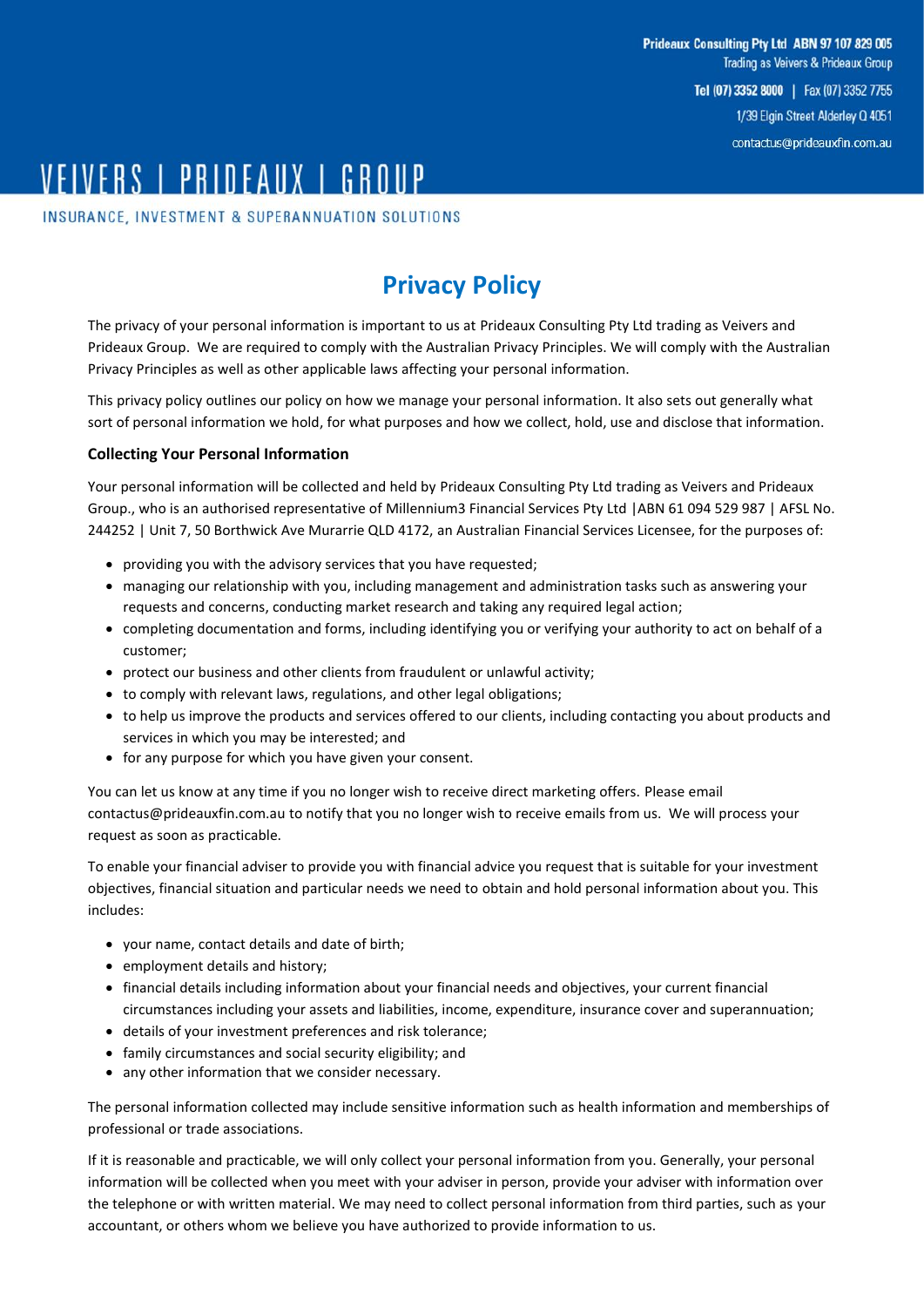We may receive personal information about you when we have taken no active steps to collect that information. We destroy all unsolicited personal information, unless the personal information is relevant to our purposes for collecting personal information.

#### **How Your Personal Information is Held**

Your personal information is generally held in client files or a computer database. Your personal information may also be held in a secure archiving facility.

We take reasonable steps to ensure that the personal information that we hold is protected from misuse and loss and from unauthorised access, modification and disclosure. Some of the measures that we have adopted are having facilities for the secure storage of personal information, having secure offices and access controls for our computer systems.

We will also take reasonable steps to destroy or permanently de-identify personal information that we no longer need for any purpose for which it may be used or disclosed under the Australian Privacy Principles.

# **Using and Disclosing Your Personal Information**

Your personal information may be disclosed for purposes related to the provision of the financial advice you have requested. The types of service providers that may be provided with your personal information are:

- other financial advisers and organisations involved in providing the financial advice you have requested (which may include ongoing service) such as fund managers who assist us in providing financial advice and paraplanners;
- insurance providers, superannuation trustees and product issuers in connection with the provision to you of the financial advice you have requested;
- organisations that assist in operating a financial planning business such as those that provide administrative, financial, accounting, insurance, research, legal, computer or other business services;
- your representatives or service providers such as your accountant, solicitor, tax agent, stockbroker or bank;
- organisations involved in a business restructure or a transfer of all or part of the assets of our business or the due diligence procedures prior to any such sale or transfer;
- government authorities and other organisations when required by law; and
- organisations that you have consented to your personal information being disclosed to.

In addition to the purposes of collection set out above, your personal information may also be used in connection with such purposes.

We will seek to ensure that your personal information is not used or disclosed for any purpose other than:

- the primary purpose for which it was collected or a related secondary purpose;
- where you have consented to the use or disclosure; or
- in other circumstances where the Australian Privacy Principles authorise the use or disclosure such as when it is required by or authorised under law.

We may disclose your personal information to third parties who provide services to us, in which case we will seek to ensure that the personal information is held, used or disclosed consistently with the Australian Privacy Principles.

#### **Organisations outside Australia**

In order to provide you with our services, we may need to share your information with organisations outside Australia (for example Information Technology providers) – these countries include: India

We may store your information in the cloud or other types of networked or electronic storage. As electronic or networked storage can be accessed from various countries via an internet connection, it's not always practicable to know in which country your information may be held. Overseas organisations may be required to disclose information we share with them under a foreign law.